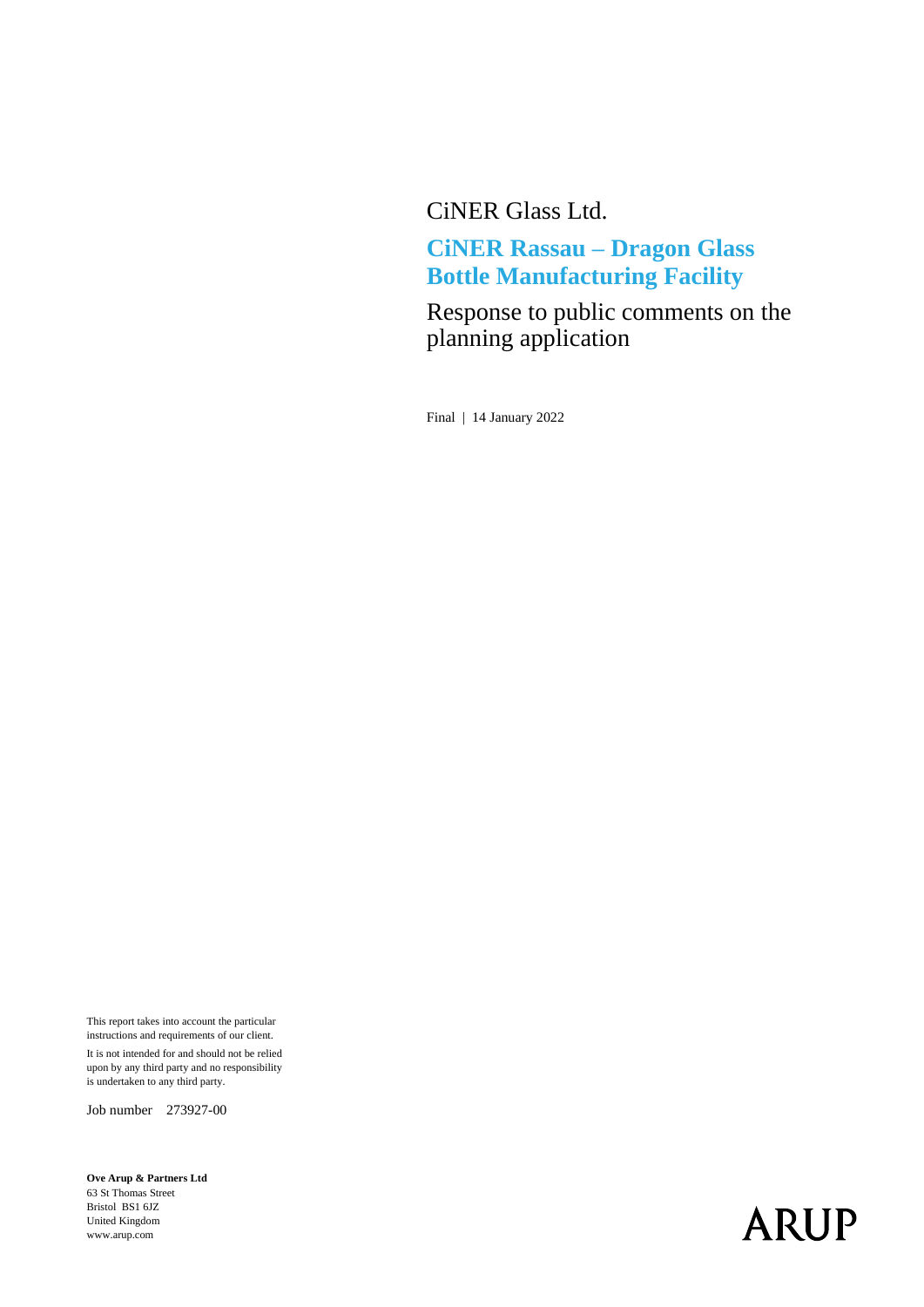### **Contents**

| Response to public comments on the planning application |  |
|---------------------------------------------------------|--|
|                                                         |  |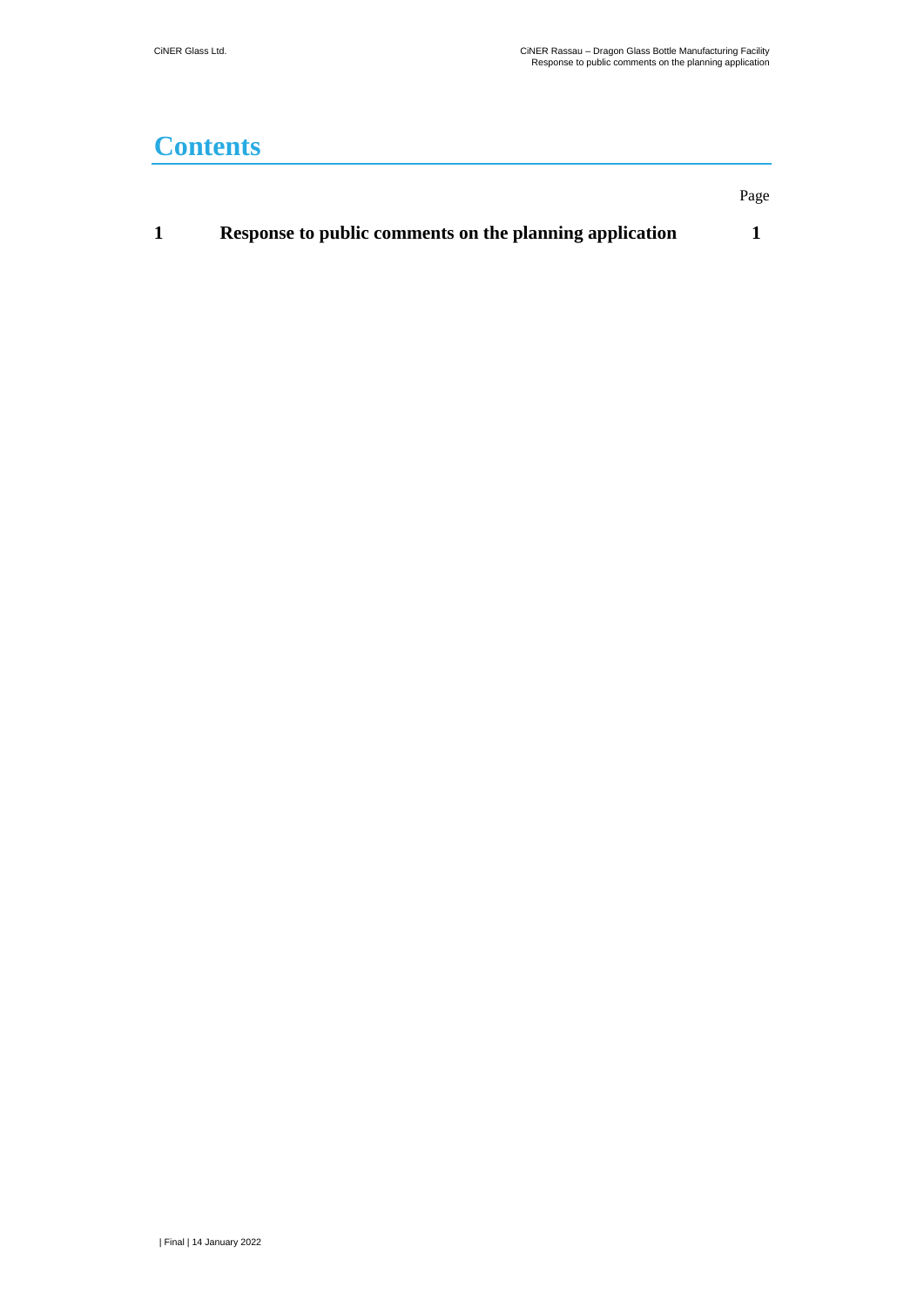## <span id="page-2-0"></span>**1 Response to public comments on the planning application**

On 22 September 2021, Ove Arup and Partners Ltd ('Arup') submitted an application for full planning permission on behalf of CiNER Glass Ltd ('CiNER Glass') to Blaenau Gwent County Borough Council ('the Local Planning Authority') for the Dragon Glass Bottle Manufacturing Facility ('the facility').

During the statutory consultation period for the planning application, the Local Planning Authority has received comments from members of the public in relation to the facility.

This document provides a response to comments made by members of the public which have commonly arisen. The document does not provide an answer to every comment which has been made, but to those comments frequently arising, grouped into key themes.

Each comment has been responded to as simply as possible in **Table 1**, beginning on the next page. However, for more information on particular points please refer to the Environmental Statement which reports on the assessments undertaken to inform the planning application.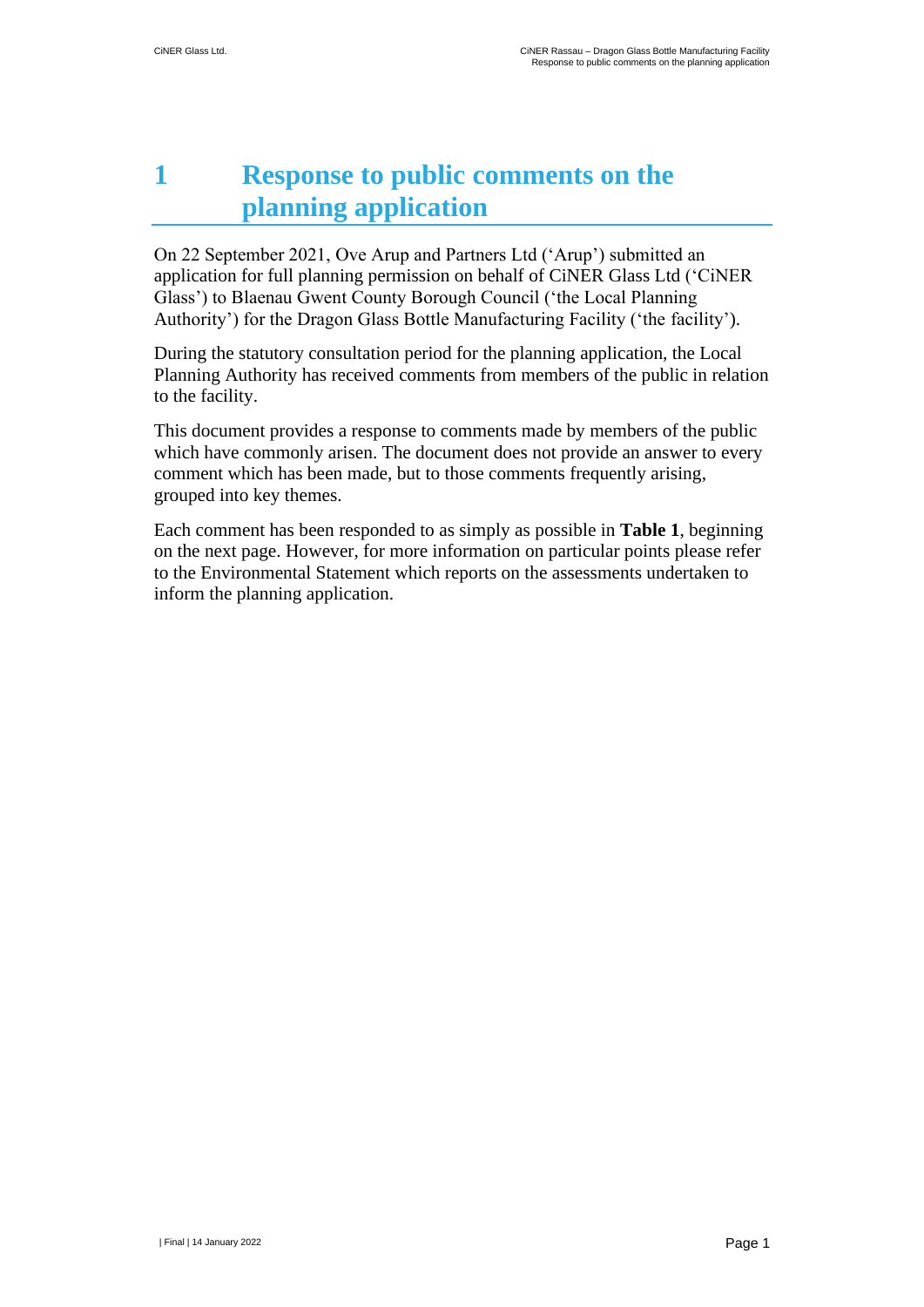#### Table 1: CiNER Glass response to commonly arising public comments on the planning application

| <b>Ref No.</b> | <b>Theme</b>            | <b>Public comment raised</b>                                                                             | <b>CINER Glass response</b>                                                                                                                                                                                                                                                                                                                                                                                                                                                                                           |
|----------------|-------------------------|----------------------------------------------------------------------------------------------------------|-----------------------------------------------------------------------------------------------------------------------------------------------------------------------------------------------------------------------------------------------------------------------------------------------------------------------------------------------------------------------------------------------------------------------------------------------------------------------------------------------------------------------|
|                | Economic<br>Development | How committed are CiNER Glass to come to Ebbw<br>Vale?                                                   | CiNER Glass is making a long-term commitment to Ebbw Vale and the local<br>area. The facility is an opportunity to create and secure well-paid jobs which<br>can benefit the whole community. CiNER Glass want to hire local people and<br>foster skills and expertise in Blaenau Gwent, with the aim of being a long-<br>term, high quality employer in the area.                                                                                                                                                    |
| $\overline{2}$ | Economic<br>Development | How many direct job opportunities will be created<br>through construction and operation of the facility? | The construction phase will create 450 new jobs. When fully operational,<br>around 670 new direct jobs will be created.                                                                                                                                                                                                                                                                                                                                                                                               |
|                |                         |                                                                                                          | The operation of the facility is planned for decades but has the potential to<br>continue beyond that.                                                                                                                                                                                                                                                                                                                                                                                                                |
| 3              | Economic<br>Development | What supply chain opportunities will there be for the<br>local economy?                                  | It is important for CiNER Glass that materials and services required for the<br>facility come from local companies, so that the facility is an asset for the<br>whole community and local economy. This will also reduce transportation<br>costs, ensure security of supply and reduce carbon footprint.<br>The main supply chain opportunities for local companies relate to providing:<br>raw materials (including recycled glass and limestone);<br>٠<br>machinery supply and maintenance;<br>packaging materials; |
|                |                         |                                                                                                          | security services;                                                                                                                                                                                                                                                                                                                                                                                                                                                                                                    |
|                |                         |                                                                                                          | catering services;                                                                                                                                                                                                                                                                                                                                                                                                                                                                                                    |
|                |                         |                                                                                                          | logistics operations;                                                                                                                                                                                                                                                                                                                                                                                                                                                                                                 |
|                |                         |                                                                                                          | cleaning services; and,                                                                                                                                                                                                                                                                                                                                                                                                                                                                                               |
|                |                         |                                                                                                          | training and development providers.                                                                                                                                                                                                                                                                                                                                                                                                                                                                                   |
|                |                         |                                                                                                          | CiNER Glass is committed to placing these contracts with local companies.                                                                                                                                                                                                                                                                                                                                                                                                                                             |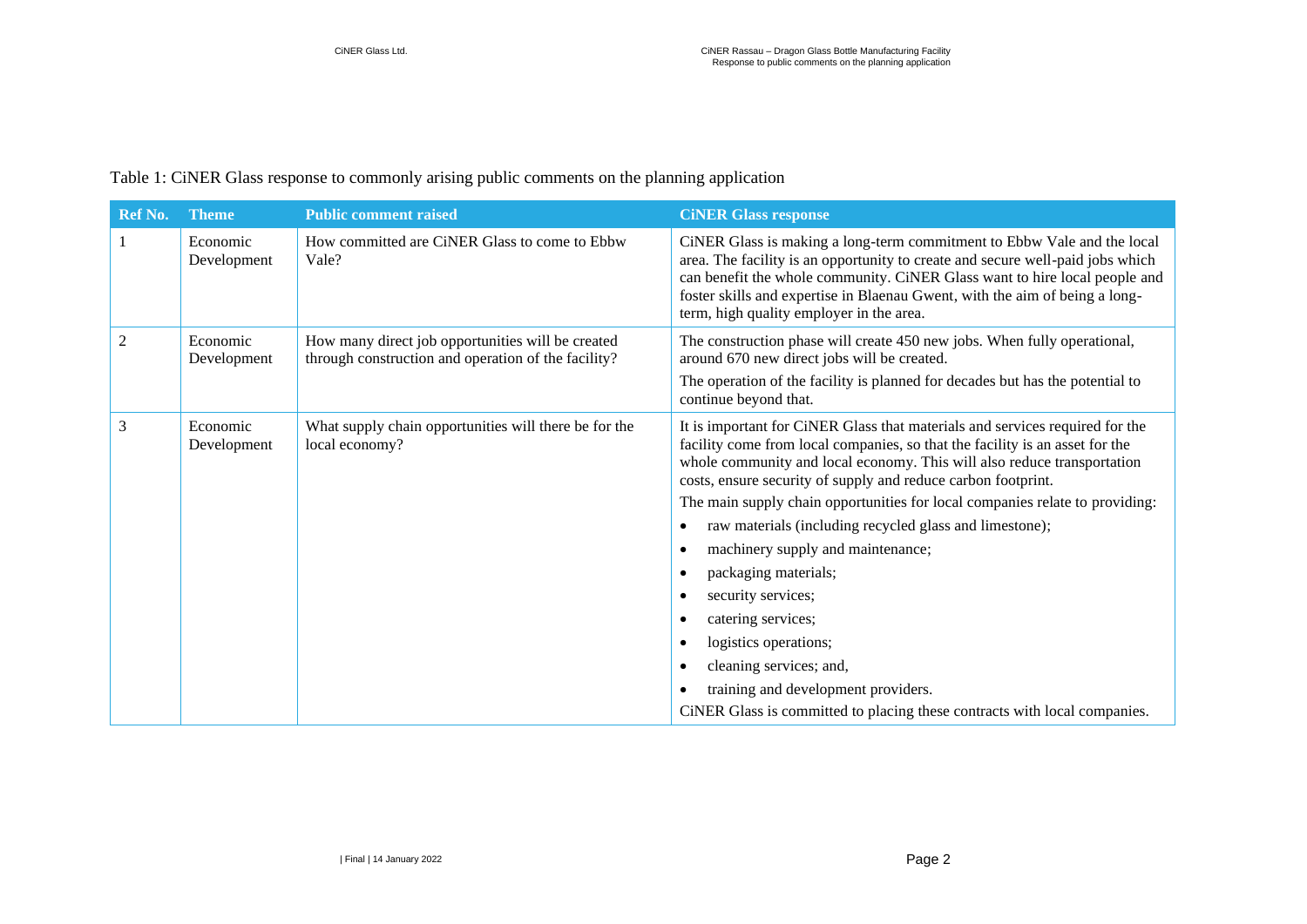| Ref No.        | <b>Theme</b> | <b>Public comment raised</b>                                                                                                         | <b>CINER Glass response</b>                                                                                                                                                                                                                                                                                                                                                                                                                                                                                                                                                                                                             |
|----------------|--------------|--------------------------------------------------------------------------------------------------------------------------------------|-----------------------------------------------------------------------------------------------------------------------------------------------------------------------------------------------------------------------------------------------------------------------------------------------------------------------------------------------------------------------------------------------------------------------------------------------------------------------------------------------------------------------------------------------------------------------------------------------------------------------------------------|
| $\overline{4}$ | Air Quality  | Will air emissions from the glass bottle manufacturing<br>process affect the health of local residents?                              | An assessment of emissions from the glass manufacturing process on human<br>health has been undertaken. The assessment has been undertaken in<br>accordance with best practice and guidance and concludes that there will be<br>no significant effects to air quality. More information can be found in the<br>Environmental Statement submitted with the planning application. The<br>technology being used at the facility is tried and tested, with similar facilities<br>successfully operating within other parts of the UK.<br>More information can be found in Chapter 5 (Air Quality) of the<br><b>Environmental Statement.</b> |
| 5              | Air Quality  | Can particulate matter from the chimneys enter rainfall<br>and fall within the Carno reservoir?                                      | An assessment of particulate matter entering rainfall (known as 'wet<br>deposition') has been undertaken.<br>It was agreed with the Local Planning Authority that effects from wet<br>deposition at the Carno reservoir would not be included in the assessment, as<br>the reservoir is not a designated habitat. However, the effects assessed at<br>sensitive ecological sites within a similar distance of the facility as the<br>reservoir show that no significant impacts will result from the facility.<br>More information can be found in Chapter 5 (Air Quality) of the<br><b>Environmental Statement.</b>                    |
| 6              | Air Quality  | What forms of filtration and embedded mitigation<br>measures would be used to reduce the quantity and<br>concentration of emissions? | The facility has been designed to include embedded mitigation measures in<br>accordance with UK and European Union best practice air quality controls.<br>The embedded mitigation measures include abatement measures (selective<br>catalytic reduction) to manage emissions from gasses from the furnaces and<br>filtration of any particulate matter. Following treatment, the two chimneys are<br>designed to the height required to allow dispersion of the treated emissions,<br>considering local weather conditions.<br>More information can be found in Chapter 5 (Air Quality) of the<br><b>Environmental Statement.</b>       |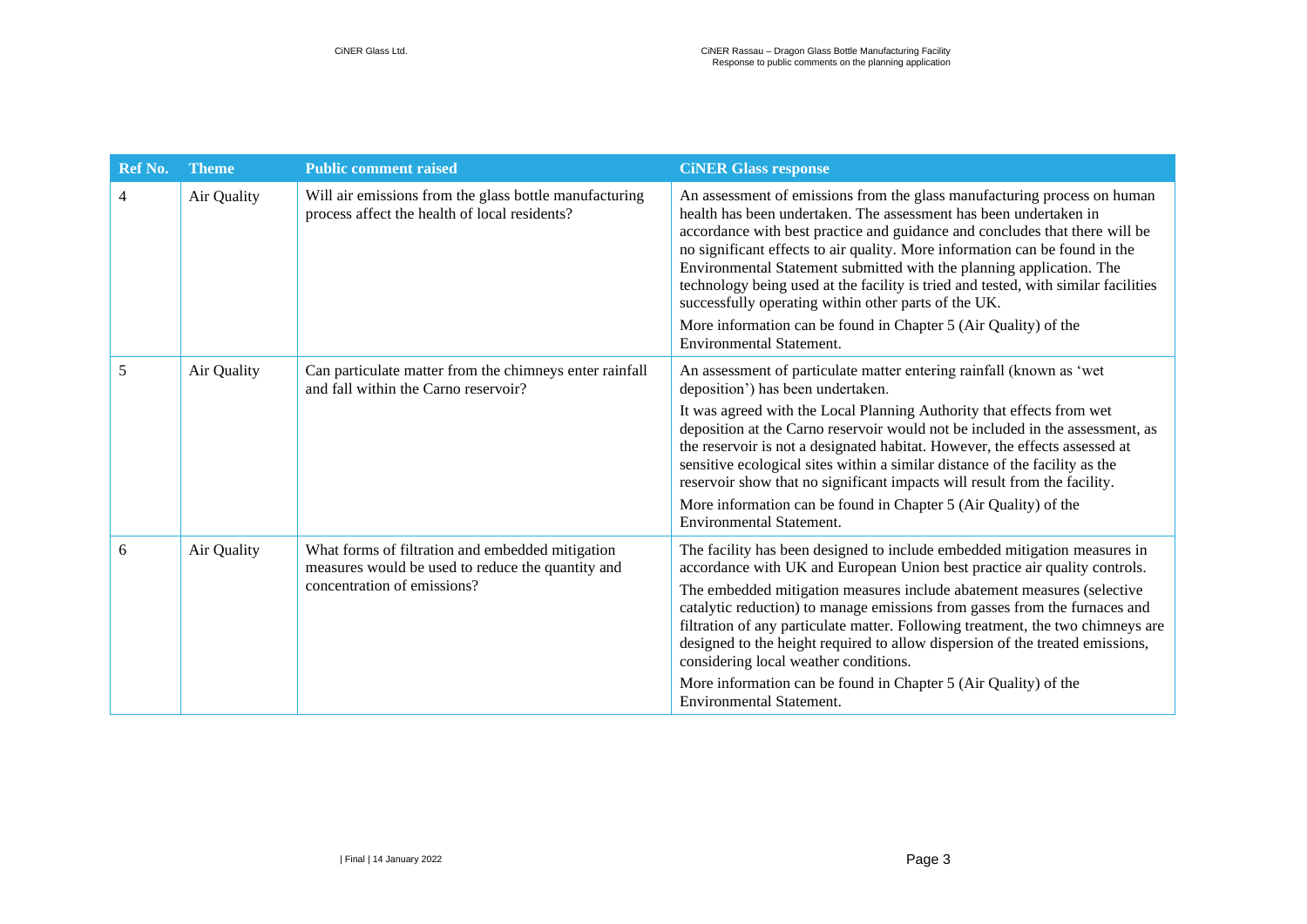| <b>Ref No.</b> | <b>Theme</b> | <b>Public comment raised</b>                                                                                                                                                                                    | <b>CINER Glass response</b>                                                                                                                                                                                                                                                                                                                                                                                                                                                                                                                                                                                                                                                                          |
|----------------|--------------|-----------------------------------------------------------------------------------------------------------------------------------------------------------------------------------------------------------------|------------------------------------------------------------------------------------------------------------------------------------------------------------------------------------------------------------------------------------------------------------------------------------------------------------------------------------------------------------------------------------------------------------------------------------------------------------------------------------------------------------------------------------------------------------------------------------------------------------------------------------------------------------------------------------------------------|
| 7              | Air Quality  | How does CiNER Glass and the Local Planning<br>Authority plan to monitor emission levels and any effects<br>on local health?                                                                                    | CiNER Glass will monitor for any emissions from the manufacturing process<br>that could have posed a risk to human health, as will be required by the<br>Environmental Permit for the facility. Monitoring will include a continuous<br>emissions monitoring system, developed in line with best practice. The results<br>will be reported to Blaenau Gwent County Borough Council, as the<br>Environmental Regulator of the facility, in line with the requirements of the<br>Environmental Permit.                                                                                                                                                                                                 |
| 8              | Air Quality  | The manufacturing process of green glass produces high<br>levels of Chromium (CrVI). What assurances can CiNER<br>Glass make to ensure that manufacturing of green glass<br>is not introduced at a later stage? | An assessment has been undertaken in line with best practice, which<br>considers all relevant emissions, including hexavalent CrVI from the<br>production of green glass and the need for raw materials containing<br>hexavalent CrVI for recycled green glass production. The assessment has<br>found that the concentration in emissions of hexavalent CrVI resulting from<br>any green glass procuection will not create an impact. The wording in the<br>Enviornmental Statement (Chapter 5 Air Quality) has been updated to make<br>this clear.                                                                                                                                                 |
| 9              | Landscape    | Why is the facility required to be the size proposed?                                                                                                                                                           | The size of the facility is dictated by the glass bottle manufacturing processes.<br>The batch building houses the primary raw materials for the process and is a<br>function of the stored volume of materials required to service the furnace.<br>The furnace building is a function of the necessary heights of the furnaces and<br>the adjacent feed silos, the size of which is driven by the commercial viability<br>of the scheme.                                                                                                                                                                                                                                                            |
| 10             | Landscape    | Has the Environmental Statement considered how the<br>proposed facility would impact views from the Carno<br>Reservoir?                                                                                         | Viewpoints included in the Environmental Statement were agreed in<br>collaboration with the Local Planning Authority and Brecon Beacons<br>National Park, prior to submission of the planning application.<br>Although no specific assessment of viewpoints has been undertaken from the<br>Carno reservoir, assessments have been undertaken from a number of<br>representative viewpoints from the surrounding area. It is likely that there will<br>be limited views from the Carno reservoir of the upper portion of the facility<br>such as the chimneys, as land and existing vegetation will provide a partial<br>screen. As part of the planning application, landscape planting is proposed |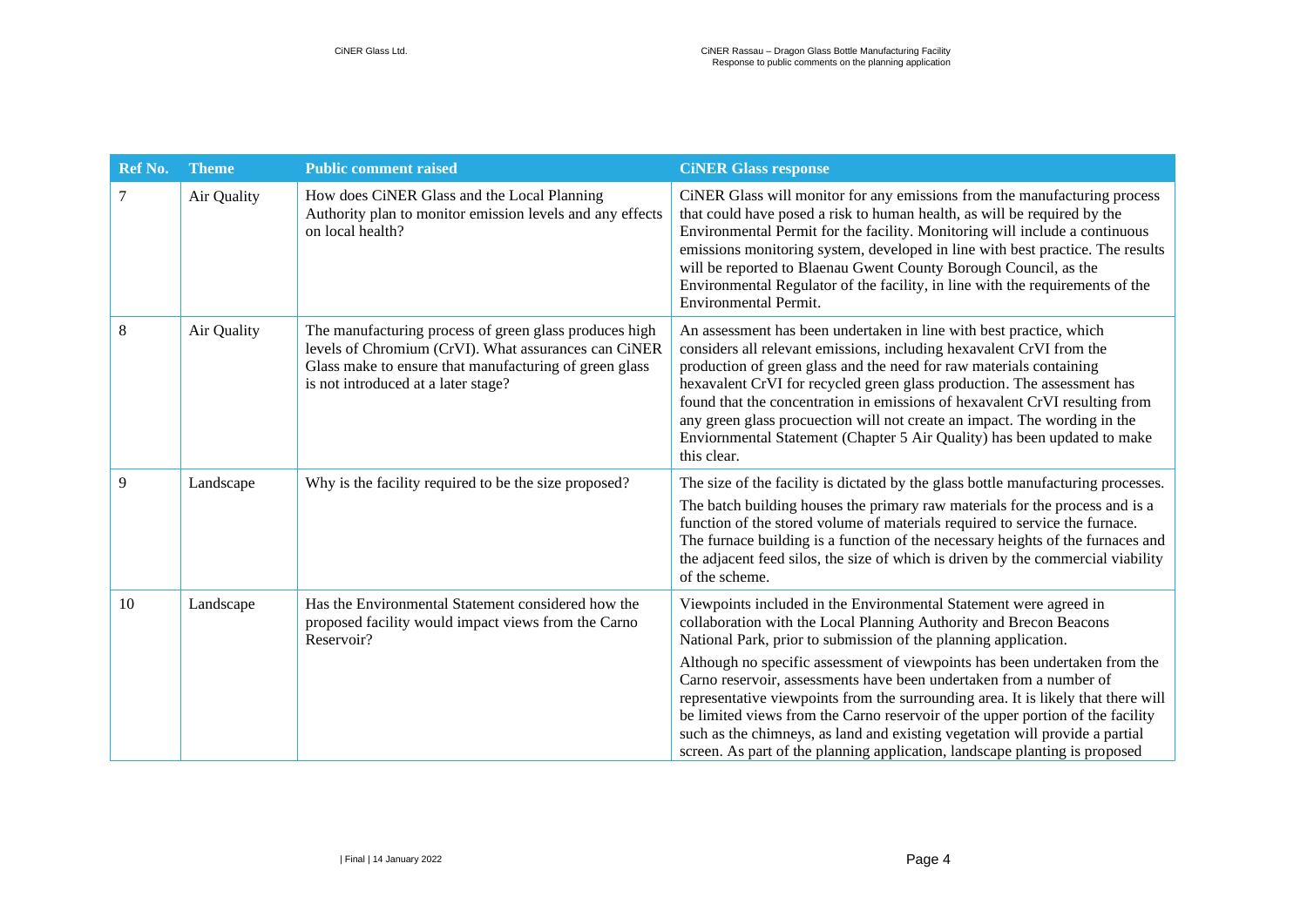| Ref No. | <b>Theme</b> | <b>Public comment raised</b>                                                                                                         | <b>CINER Glass response</b>                                                                                                                                                                                                                                                                                                                                                                                                                                                                                                                                                                                                                                                                                                                                                                                                                                     |
|---------|--------------|--------------------------------------------------------------------------------------------------------------------------------------|-----------------------------------------------------------------------------------------------------------------------------------------------------------------------------------------------------------------------------------------------------------------------------------------------------------------------------------------------------------------------------------------------------------------------------------------------------------------------------------------------------------------------------------------------------------------------------------------------------------------------------------------------------------------------------------------------------------------------------------------------------------------------------------------------------------------------------------------------------------------|
|         |              |                                                                                                                                      | along the eastern boundary of the site, which will provide further screening<br>once the planting has matured.                                                                                                                                                                                                                                                                                                                                                                                                                                                                                                                                                                                                                                                                                                                                                  |
|         |              |                                                                                                                                      | More information can be found in Chapter 13 (Visual) of the Environmental<br>Statement.                                                                                                                                                                                                                                                                                                                                                                                                                                                                                                                                                                                                                                                                                                                                                                         |
| 11      | Landscape    | Will the chimneys be fitted with illuminated signs /<br>flashing lights?                                                             | The chimneys will be of a height which could require small, red aircraft<br>warning lights to be installed on top, to increase visibility of the structures to<br>aircraft. Such devices prevent aircraft collisions and is a legal requirement.                                                                                                                                                                                                                                                                                                                                                                                                                                                                                                                                                                                                                |
|         |              |                                                                                                                                      | Other than the warning lights, no other flashing beacons / lights will be<br>installed on the chimneys. No illuminated signs will be fitted to the chimneys.                                                                                                                                                                                                                                                                                                                                                                                                                                                                                                                                                                                                                                                                                                    |
|         |              |                                                                                                                                      | Aircraft warning lights are already present on other structures on the Rassau<br>Industrial Estate. They are a requirement on structures like the existing wind<br>turbine on the site, and will be for the recent planning permission granted for<br>an additional wind turbine.                                                                                                                                                                                                                                                                                                                                                                                                                                                                                                                                                                               |
| 12      | Landscape    | Will flames be produced from the top of the chimneys?                                                                                | No, flames will not be produced from the top of the chimneys.                                                                                                                                                                                                                                                                                                                                                                                                                                                                                                                                                                                                                                                                                                                                                                                                   |
| 13      | Landscape    | What forms of visual mitigation would be installed to<br>reduce visual intrusion of the facility?                                    | CiNER Glass has undertaken an appraisal of suitable materials for the façade<br>(walls) of the building, which will provide the most visual mitigation.<br>Reflective materials will be used on the façade of the facility, so it will be<br>able to respond to the ever changing sky and weather patterns, both locally<br>and at a distance. The cladding will create a unique quality of achieving a<br>light-weight finish that will help mitigate and break-up the massing of the<br>building. Further information can be found in the Materiality and Lighting<br>Strategy document submitted with the planning application.<br>Landscape planting has been included as part of the proposal and includes<br>planting on the northern and southern boundaries of the site to ensure the<br>appearance of the building is in keeping within the landscape. |
| 14      | Lighting     | Has the planning application considered the effects of<br>lighting on the Brecon Beacons National Park Dark<br><b>Skies Reserve?</b> | The design of the facility has carefully considered effects to the wider<br>environment, including the National Park Dark Skies Reserve through the<br>orientation of roof lights, internal lighting suspended 3m below roof levels<br>and external directional lighting that reduces light spill and skyglow. Likely                                                                                                                                                                                                                                                                                                                                                                                                                                                                                                                                           |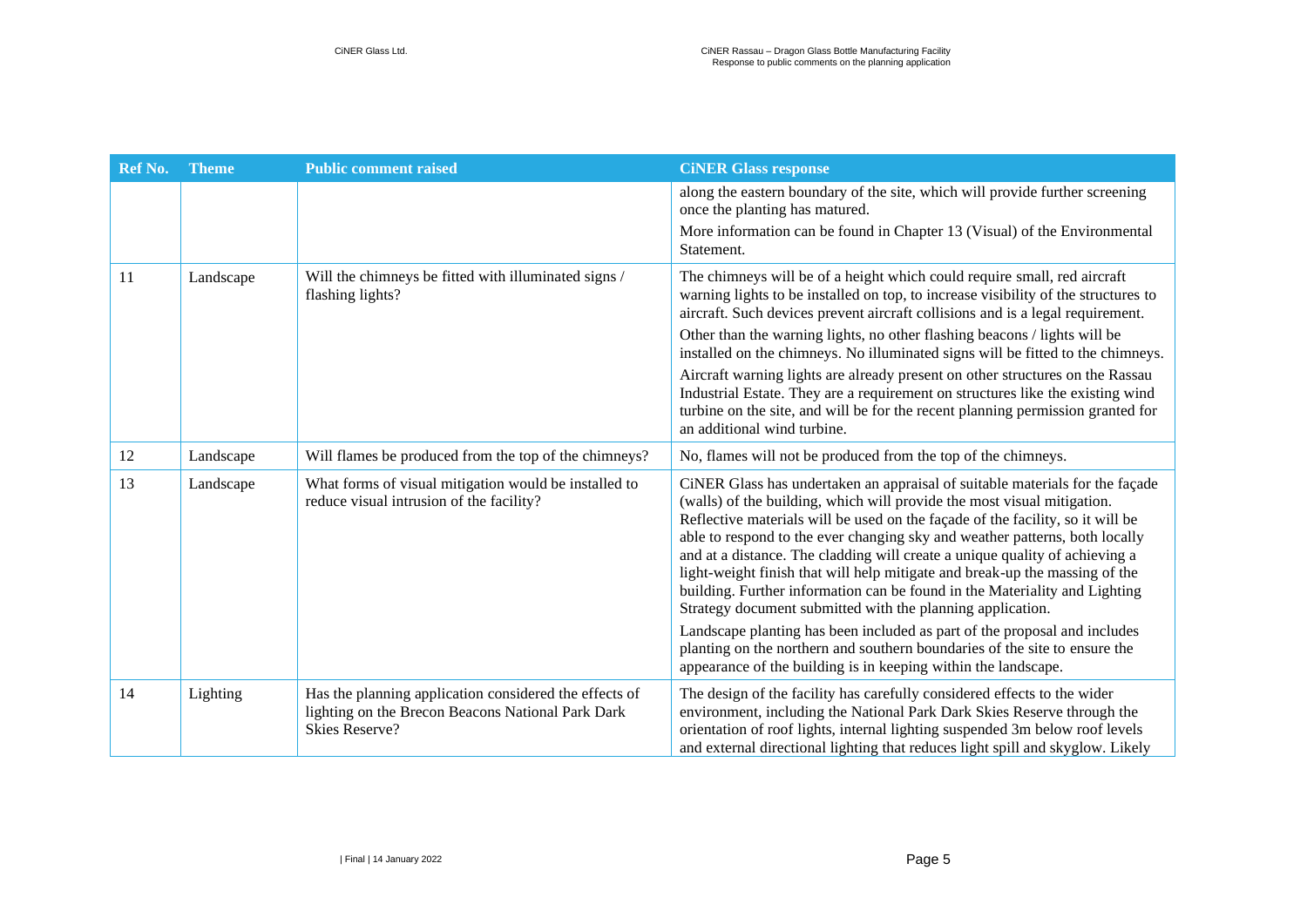| <b>Ref No.</b> | <b>Theme</b> | <b>Public comment raised</b>                                                                              | <b>CINER Glass response</b>                                                                                                                                                                                                                                                                                                                                                                                                                                                                                                                                                         |
|----------------|--------------|-----------------------------------------------------------------------------------------------------------|-------------------------------------------------------------------------------------------------------------------------------------------------------------------------------------------------------------------------------------------------------------------------------------------------------------------------------------------------------------------------------------------------------------------------------------------------------------------------------------------------------------------------------------------------------------------------------------|
|                |              |                                                                                                           | impacts of lighting from views in the National Park has been assessed in the<br>Environmental Statement, with effects likely to be experienced over a very<br>small area, confined to the southern slopes of Mynydd Llangynidr.                                                                                                                                                                                                                                                                                                                                                     |
|                |              |                                                                                                           | No impacts are predicted on the National Park's Dark Skies Reserve core<br>area, which was not included in the Environmental Statement due to the<br>distance and intervening landform between the dark skies core area and the<br>facility.                                                                                                                                                                                                                                                                                                                                        |
|                |              |                                                                                                           | More information can be found in Chapter 13 (Visual) of the Environmental<br>Statement.                                                                                                                                                                                                                                                                                                                                                                                                                                                                                             |
| 15             | Lighting     | What methods are proposed to ensure the facility does<br>not create light pollution?                      | The facility will require some external lighting within the surrounding car<br>park and internal road network. An external lighting strategy will be<br>developed, and this will be agreed with the Local Planning Authority before<br>construction begins. The lighting strategy will include lighting solutions<br>established as best practice and that have been used on other similar projects<br>in the UK to prevent light pollution (i.e. downward facing lights).                                                                                                          |
|                |              |                                                                                                           | The reflective materials on the façade of the facility will be adapted to best<br>suit the site conditions and its context through the introduction of different<br>levels of matt or patinated finishes. This will reduce any reflection of light<br>into the National Park.                                                                                                                                                                                                                                                                                                       |
| 16             | Noise        | Will the construction phase create significant noise for<br>nearby commercial and residential properties? | The construction phase would not create significant noise impacts.<br>The greatest level of noise from the construction phase will be the removal of<br>the existing hardstanding on the site, which will result in a 60 dB noise<br>impact (which is the equivalent of a normal conversation level of noise or an<br>air conditioning unit) during certain activities lasting less than a month. These<br>activities will be controlled to minimise disruption through a Construction<br>Environmental Management Plan, which will be agreed with the Local<br>Planning Authority. |
|                |              |                                                                                                           | Deliveries to site will take place during the day and will be well distributed<br>throughout the day to avoid noise pollution overnight.                                                                                                                                                                                                                                                                                                                                                                                                                                            |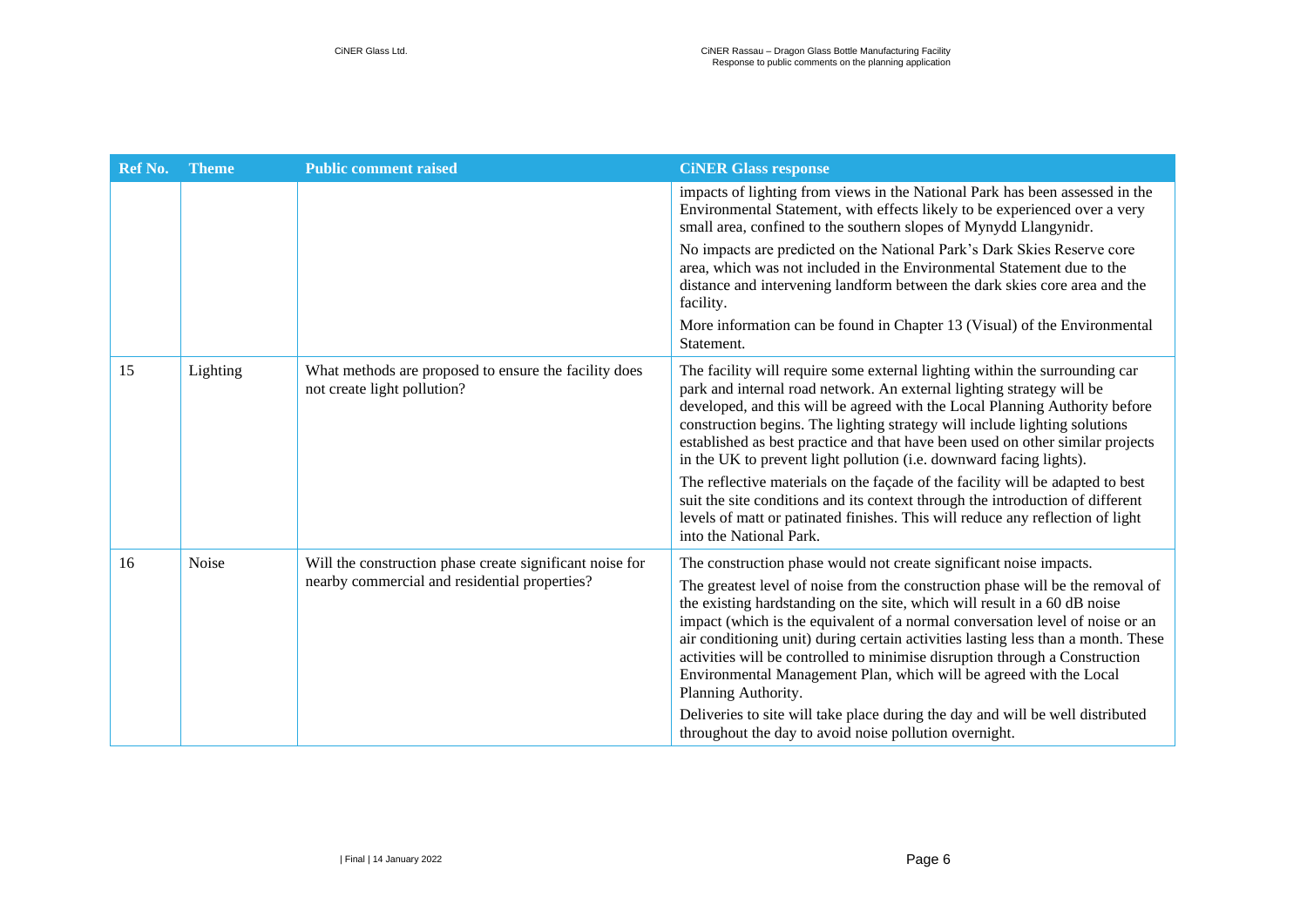| Ref No. | <b>Theme</b> | <b>Public comment raised</b>                                                                                          | <b>CINER Glass response</b>                                                                                                                                                                                                                                                                                                                                                                                                                                                                                 |
|---------|--------------|-----------------------------------------------------------------------------------------------------------------------|-------------------------------------------------------------------------------------------------------------------------------------------------------------------------------------------------------------------------------------------------------------------------------------------------------------------------------------------------------------------------------------------------------------------------------------------------------------------------------------------------------------|
|         |              |                                                                                                                       | More information can be found in Chapter 10 (Noise) of the Environmental<br>Statement.                                                                                                                                                                                                                                                                                                                                                                                                                      |
| 17      | Noise        | When operational, will the facility create significant<br>noise for communities in Rassau, Beaufort and<br>Garnlydan? | An assessment has been undertaken on noise from when the facility becomes<br>operational. The assessment has found, that in nearly all circumstances, noise<br>from the facility does not exceed pre-existing background noise levels.                                                                                                                                                                                                                                                                      |
|         |              |                                                                                                                       | The only increase in noise levels is predicted at two locations along<br>Llangynidr Road (3.1dB and 3.9dB increase). However, the increase in the<br>level of noise would be lower than 5dB which is an industry established<br>standard for noise arising from a development of this type. For context, noise<br>at 10dB is equivalent to a person breathing normally and 20dB is equivalent<br>to a ticking watch $-$ so although there is a predicted increase at two locations,<br>it will be very low. |
|         |              |                                                                                                                       | More information can be found in Chapter 10 (Noise) of the Environmental<br>Statement.                                                                                                                                                                                                                                                                                                                                                                                                                      |
| 18      | Ecology      | Is new tree planting proposed as part of the facility?                                                                | Some initial clearing of conifer and mixed woodland will be required for the<br>construction of the facility, however approximately 566 new trees will be<br>planted on the site as part of the scheme. These will consist of broad leaf<br>native trees planted on the north and south of the site and along the<br>watercourse, to supplement the existing conifer and mixed species trees.                                                                                                               |
|         |              |                                                                                                                       | The tree planting will provide rich woodland habitat which will be of value to<br>a broad range of animals and birds, in particular providing more opportunities<br>for roosting bats and nesting birds which are currently limited due to the<br>majority of woodland comprising conifer species.                                                                                                                                                                                                          |
|         |              |                                                                                                                       | CiNER Glass are also proposing to provide offsite mitigation to enhance<br>habitat sites in the local area.                                                                                                                                                                                                                                                                                                                                                                                                 |
| 19      | Ecology      | Will protected ecological sites be affected by<br>construction of the facility?                                       | The facility has the potential to impact upon habitats of value to nature<br>conservation including species rich grassland and notable fungi within the<br>mixed plantation woodland. Some habitats will be lost as a result of the<br>facility, however mitigation will be provided through the management of                                                                                                                                                                                              |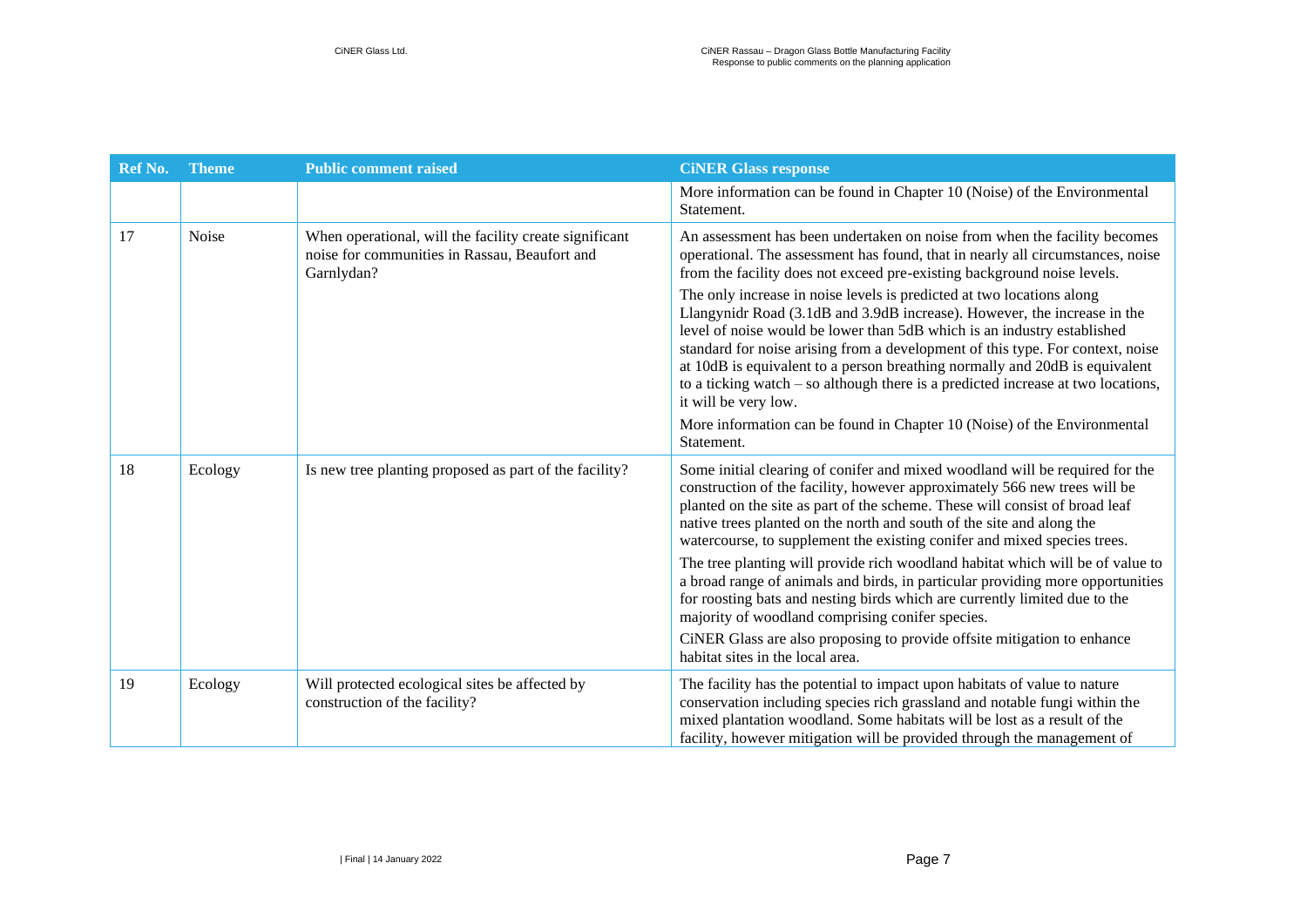| Ref No. | <b>Theme</b>      | <b>Public comment raised</b>                                                                                                             | <b>CINER Glass response</b>                                                                                                                                                                                                                                                                                                                                                                                                                                                                                                                                                 |
|---------|-------------------|------------------------------------------------------------------------------------------------------------------------------------------|-----------------------------------------------------------------------------------------------------------------------------------------------------------------------------------------------------------------------------------------------------------------------------------------------------------------------------------------------------------------------------------------------------------------------------------------------------------------------------------------------------------------------------------------------------------------------------|
|         |                   |                                                                                                                                          | nearby woodland and grassland habitats. This will enhance the quality of<br>habitat in the local area and increase the diversity of flora and fauna overall.                                                                                                                                                                                                                                                                                                                                                                                                                |
|         |                   |                                                                                                                                          | Through design, best practice mitigation and enhancement measures proposed<br>with the facility, it is not anticipated that there will be any residual significant<br>effects on valued ecological sites. In addition, the planning process will<br>require no net loss of ecology as a result of the facility.                                                                                                                                                                                                                                                             |
|         |                   |                                                                                                                                          | More information can be found in Chapter 7 (Ecology) of the Environmental<br>Statement.                                                                                                                                                                                                                                                                                                                                                                                                                                                                                     |
| 20      | Ecology           | What mitigation measures are proposed to minimise<br>impacts on wildlife?                                                                | Best practice mitigation measures are proposed to protect wildlife through<br>construction and operation of the facility.                                                                                                                                                                                                                                                                                                                                                                                                                                                   |
|         |                   |                                                                                                                                          | Mitigation will include sensitive vegetation clearance under ecological<br>supervision; a trapping and relocation programme for reptiles and amphibians<br>(if present); closure of badger setts under an agreed licence (if required);<br>sensitive lighting during construction; and, regular on-site briefings to<br>appointed contractors to ensure understanding of environmental controls<br>(known as 'tool box talks'). New habitats will be created within the site, to<br>provide a home for wildlife and to enhance ecological connectivity through<br>the site. |
|         |                   |                                                                                                                                          | More information can be found in Chapter 7 (Ecology) of the Environmental<br>Statement.                                                                                                                                                                                                                                                                                                                                                                                                                                                                                     |
| 21      | Climate<br>Change | Has CiNER Glass considered the use of recycled glass in<br>the glass bottle manufacturing process, so that waste<br>creation is reduced? | CiNER Glass proposes to use recycled glass in their production and has the<br>ambition to increase the percentage of recycled glass used year on year, with<br>the ultimate aim of using 100% recycled glass.                                                                                                                                                                                                                                                                                                                                                               |
|         |                   |                                                                                                                                          | Supply of glass in sufficient quantities could be sourced from local authority<br>glass recycling across Wales, and the Applicant is keen to work with the<br>supply chain across South Wales to maximise this opportunity.                                                                                                                                                                                                                                                                                                                                                 |
|         |                   |                                                                                                                                          | More information can be found in Chapter 6 (Health) of the Environmental<br>Statement.                                                                                                                                                                                                                                                                                                                                                                                                                                                                                      |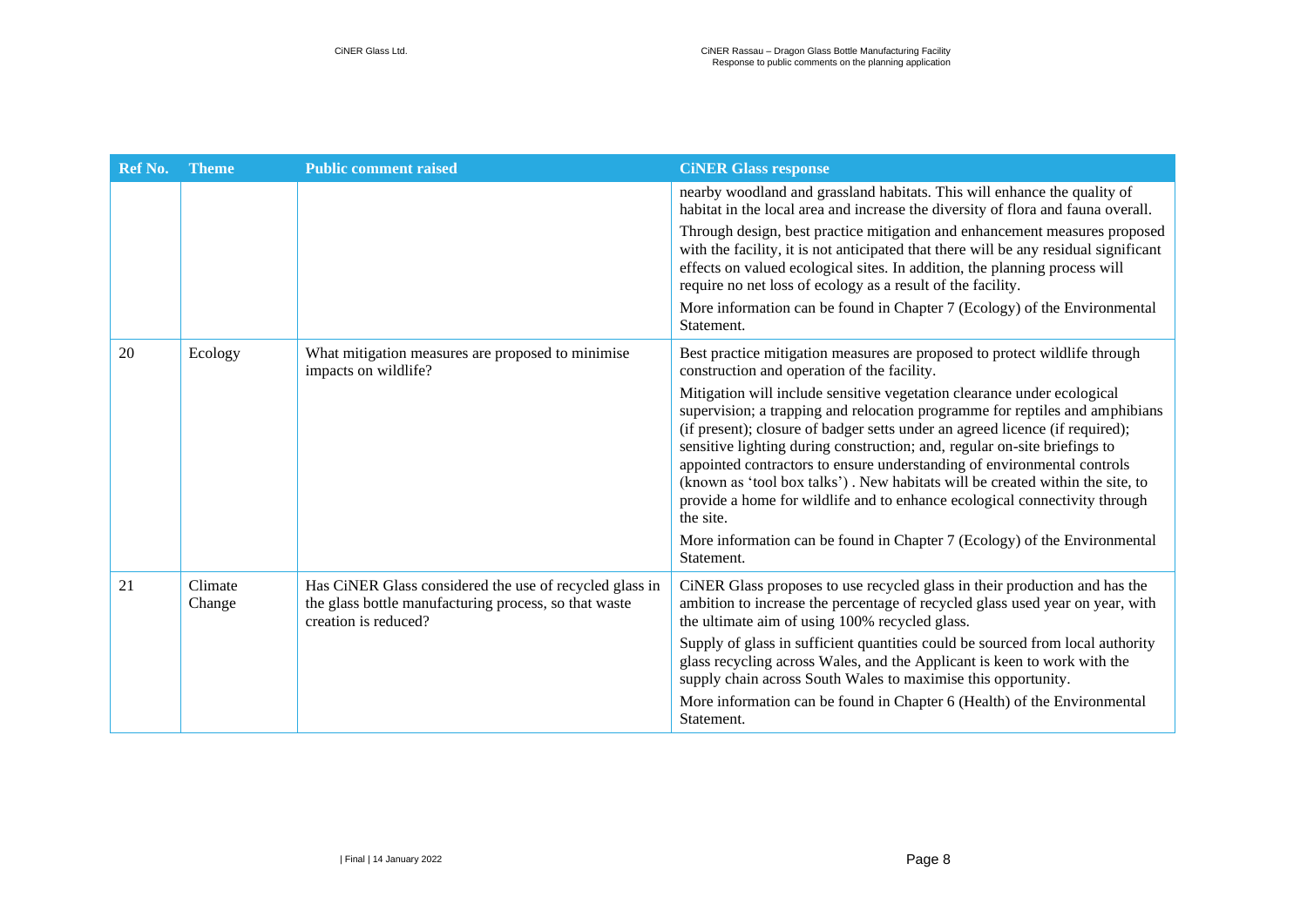| Ref No. | <b>Theme</b>      | <b>Public comment raised</b>                                                                                           | <b>CINER Glass response</b>                                                                                                                                                                                                   |
|---------|-------------------|------------------------------------------------------------------------------------------------------------------------|-------------------------------------------------------------------------------------------------------------------------------------------------------------------------------------------------------------------------------|
| 22      | Climate<br>Change | Has the Environmental Statement considered the levels<br>of CO2 emissions which could be emitted from the<br>facility? | The quantity of greenhouse gas emissions emitted during the construction and<br>operation of the facility has been assessed within Chapter 6 (Climate Change)<br>of the Environmental Statement. These include the following: |
|         |                   |                                                                                                                        | Carbon dioxide (CO2);<br>٠                                                                                                                                                                                                    |
|         |                   |                                                                                                                        | Methane (CH4);<br>٠                                                                                                                                                                                                           |
|         |                   |                                                                                                                        | Nitrous oxide (N2O);<br>٠                                                                                                                                                                                                     |
|         |                   |                                                                                                                        | Sulphur hexafluoride (SF6);                                                                                                                                                                                                   |
|         |                   |                                                                                                                        | Hydrofluorocarbons (HFCs); and                                                                                                                                                                                                |
|         |                   |                                                                                                                        | Perfluorocarbons (PFCs).                                                                                                                                                                                                      |
|         |                   |                                                                                                                        | As part of the assessment, greenhouse gases from the following sources have<br>been considered:                                                                                                                               |
|         |                   |                                                                                                                        | Construction materials;<br>٠                                                                                                                                                                                                  |
|         |                   |                                                                                                                        | Transport of materials to site during construction;<br>٠                                                                                                                                                                      |
|         |                   |                                                                                                                        | Construction site emissions;                                                                                                                                                                                                  |
|         |                   |                                                                                                                        | Construction worker commuting;                                                                                                                                                                                                |
|         |                   |                                                                                                                        | Transport and treatment of waste materials arising from construction;<br>٠                                                                                                                                                    |
|         |                   |                                                                                                                        | Operational energy consumption of the facility (electricity and natural<br>gas);                                                                                                                                              |
|         |                   |                                                                                                                        | Transport of raw material for glass manufacture to the facility;                                                                                                                                                              |
|         |                   |                                                                                                                        | Transport of finished product off-site to distribution centres;                                                                                                                                                               |
|         |                   |                                                                                                                        | Operational worker commuting; and<br>$\bullet$                                                                                                                                                                                |
|         |                   |                                                                                                                        | Change in carbon sequestration rates from habitats lost/gained.                                                                                                                                                               |
|         |                   |                                                                                                                        | The predicted quantity of greenhouse gases emitted from the facility is<br>compared against Welsh and UK carbon budgets in the report. Please see<br>Chapter 6 of the Environmental Statement for further information.        |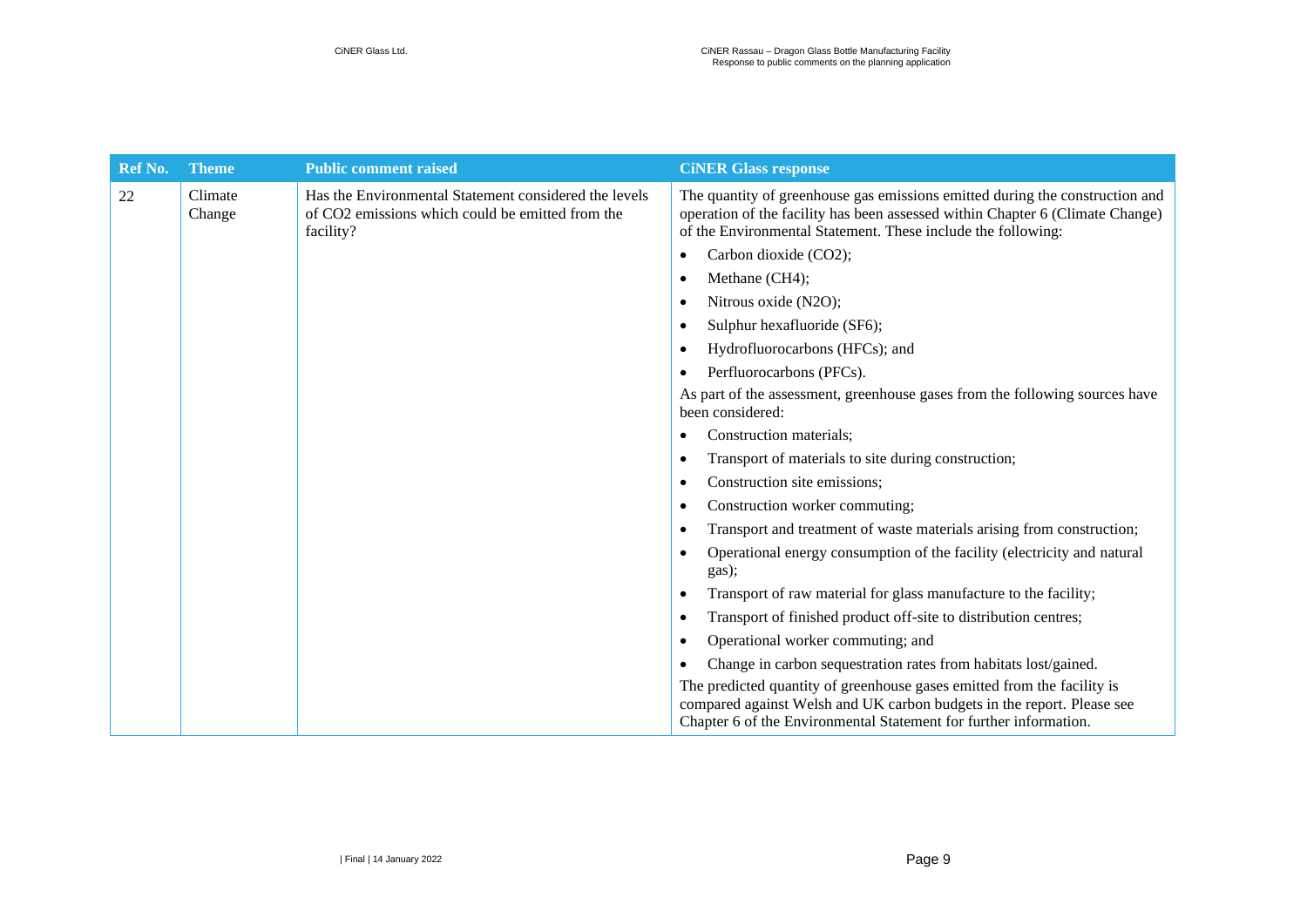| Ref No. | <b>Theme</b>          | <b>Public comment raised</b>                                                                                                                             | <b>CINER Glass response</b>                                                                                                                                                                                                                                                                                                                                                                                                                                                                                        |
|---------|-----------------------|----------------------------------------------------------------------------------------------------------------------------------------------------------|--------------------------------------------------------------------------------------------------------------------------------------------------------------------------------------------------------------------------------------------------------------------------------------------------------------------------------------------------------------------------------------------------------------------------------------------------------------------------------------------------------------------|
|         |                       |                                                                                                                                                          | During the construction and operational phases, mitigation measures<br>embedded in the design of the facility and to be agreed through the<br>Construction Environmental Management Plan will reduce greenhouse gas<br>emissions.                                                                                                                                                                                                                                                                                  |
| 23      | Drainage and<br>Water | Will the facility result in groundwater leaching or<br>drainage into the Carno reservoir?                                                                | Construction and operation of the facility is unlikely to result in groundwater<br>leaching or draining into the Carno reservoir.                                                                                                                                                                                                                                                                                                                                                                                  |
|         |                       |                                                                                                                                                          | The reservoir is to the north-east of the site, but the general fall of the land is<br>away to the south-east of the site. Given the topography of the land and the<br>location of proposed plant within the site, it is unlikely for the site to drain<br>into the reservoir.                                                                                                                                                                                                                                     |
|         |                       |                                                                                                                                                          | During construction, any groundwater removed will be gathered and<br>discharged (after treatment, if necessary) through a temporary drainage<br>system into local watercourses. These watercourses flow into the River Ebbw<br>downstream of the Carno reservoir. Groundwater monitoring will be<br>undertaken during construction of the basement level of the facility and<br>monitoring measures will be controlled through the Construction<br>Environmental Management Plan document prepared by CiNER Glass. |
|         |                       |                                                                                                                                                          | Operation of the facility will not require further dewatering and no more<br>groundwater will be removed from the site. Site drainage may intercept<br>shallow groundwater, this will be discharged into the same local<br>watercourses. All trade effluent and foul flows produced will be disposed of<br>through foul drainage, not through surface water drainage.                                                                                                                                              |
| 24      | Drainage and<br>Water | Is there sufficient capacity within the existing drainage<br>network to accommodate the facility or will additional<br>drainage infrastructure provided? | Welsh Water Dwr Cymru have confirmed that the existing drainage<br>infrastructure is capable of accommodating foul drainage and trade effluent<br>flows arising from the facility                                                                                                                                                                                                                                                                                                                                  |
|         |                       |                                                                                                                                                          | Storm water discharge will be provided into the brooks adjacent to the site,<br>via a new sustainable drainage system within the site. The design of the new<br>drainage system will be a sustainable solution which is being agreed with the<br>appropriate authorities, and will require a separate approval to the planning<br>permission and environmental permit.                                                                                                                                             |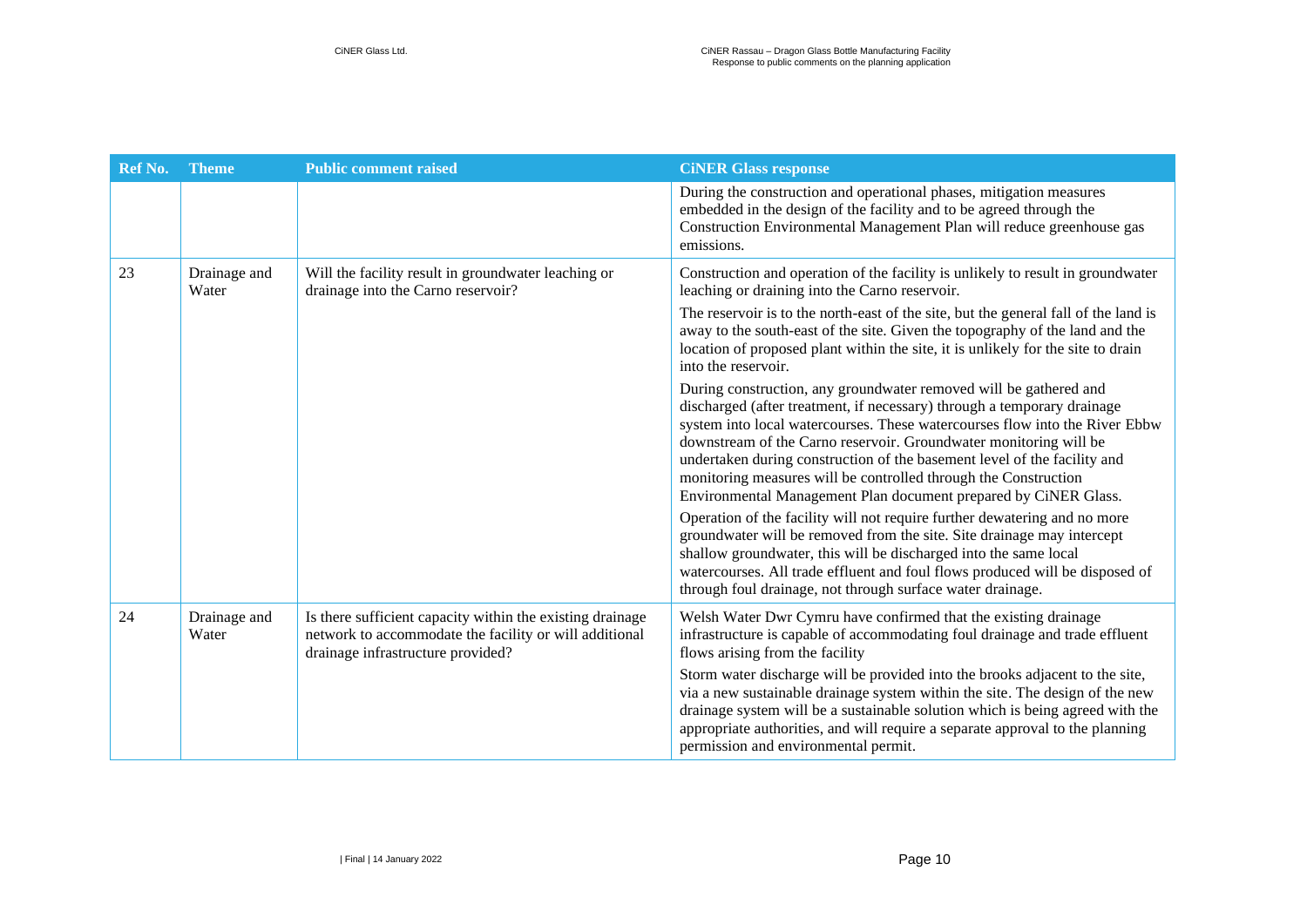| Ref No. | <b>Theme</b> | <b>Public comment raised</b>                                                                                                                                                                                                                                              | <b>CINER Glass response</b>                                                                                                                                                                                                                                                                                                                                                                                                                                                                                        |
|---------|--------------|---------------------------------------------------------------------------------------------------------------------------------------------------------------------------------------------------------------------------------------------------------------------------|--------------------------------------------------------------------------------------------------------------------------------------------------------------------------------------------------------------------------------------------------------------------------------------------------------------------------------------------------------------------------------------------------------------------------------------------------------------------------------------------------------------------|
| 25      | Health       | Has the Applicant considered the existing cumulative<br>impacts of existing dust, noise, air quality issues and<br>other pollutants on local residents from the Rassau<br>Industrial Estate and other similar forms of development<br>along the Head of the Valleys Road? | Existing dust, noise, air quality and other pollutants from the Rassau<br>Industrial Estate have been captured within the baseline for each of the<br>assessments undertaken and therefore are a fundamental part of the<br>assessment. The assessment found that there are no significant impacts on<br>local residents from noise, dust and air quality during construction and<br>operation of the facility. More information is provided in Chapter 8 (Health)<br>of the Environmental Statement.              |
|         |              |                                                                                                                                                                                                                                                                           | The health assessment in particular considers how the cumulative impacts on<br>air quality (including dust) and noise are likely to affect population health.<br>The assessments found that there are no significant impacts.                                                                                                                                                                                                                                                                                      |
|         |              |                                                                                                                                                                                                                                                                           | The cumulative effects assessment (Chapter 15 of the Environmental<br>Statement) also includes an assessment of any future developments that have<br>been consented but are not yet constructed. The assessment found that there<br>are no cumulative impacts on human health.                                                                                                                                                                                                                                     |
| 26      | Health       | Has the health chapter in the Environmental Statement<br>considered any potential mental health implication of the<br>facility on local residents?                                                                                                                        | The World Health Organisation defines health as "a state of complete"<br>physical, mental and social wellbeing and not merely an absence of disease or<br>infirmity". The evidence used within the assessment of health determinants,<br>includes consideration of how mental health is affected.                                                                                                                                                                                                                  |
|         |              |                                                                                                                                                                                                                                                                           | Chapter 8 (Health) of the Environmental Statement assessment included in<br>the relevant health determinants for the facility, which included air quality,<br>noise, crime and community safety and access to education and training.<br>Recognition is made within the assessment to how changes in these health<br>determinants can be subjective, reflecting on individual vulnerabilities. The<br>assessment concluded that there will be no significant during construction and<br>operation of the facility. |
| 27      | Highways     | Will HGV vehicle movements from the facility create<br>traffic issues in the Rassau industrial Estate?                                                                                                                                                                    | HGV movements into the facility will be distributed throughout the day to<br>reduce congestion within the Rassau Industrial Estate. This would include<br>incoming materials being delivered between 08:00 and 17:00 and outgoing<br>movements between $06:00$ and $22:00$ .                                                                                                                                                                                                                                       |